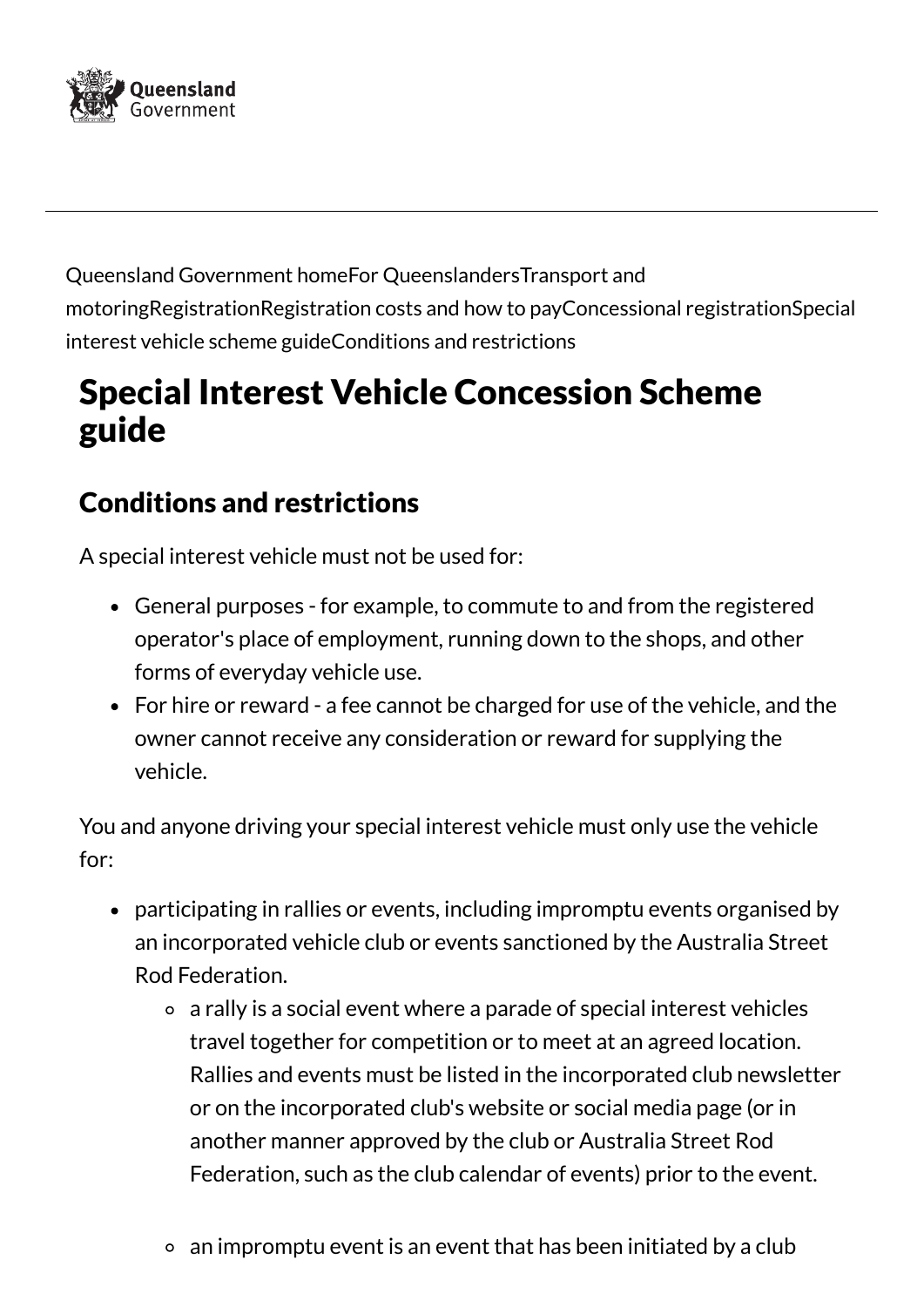member, involves one or more vehicles, and must comply with the following elements:

- $\blacksquare$  involves an invitation to wider club members to attend the event; and
- $\blacksquare$  is either
	- endorsed in advance of the event by the relevant club or Australia Street Rod Federation committee; or,
	- where it exists, complies with published club guidelines as to what is a valid event; and
- $\blacksquare$  is listed either in the newsletter, on the website, or social media page (or in another manner approved by the club or Australia Street Rod Federation, such as the club calendar of events) prior to the event.

**Note:** Incorporated vehicle clubs should maintain a register of endorsed impromptu events. This register should contain information on the impromptu event.

- participating in processions for which a Special Events Permit has been issued under the *Transport Operations(Road Use Management – Accreditation and Other Provisions) Regulation 2015.*
- exhibiting the vehicle in displays, fetes or similar functions conducted for religious, charitable or educational purposes.
- ceremonial purposes (such as weddings, formals, funerals) involving immediate and de facto family members, or as part of a sanctioned incorporated club event, provided this is not done for fee or reward. Immediate and de facto family means parents, grandparents, sons, daughters, grandchildren, adopted children and adopted grandchildren, but not extended family members such as aunts, uncles, nephews and nieces.
- preparing for, proceeding to, and returning from any of the above activities, including events in other states and territories in which the club is directly involved with.
- direct travel to and from an approved inspection station to get a safety certificate or certificate of inspection before offering the vehicle for sale.
- $\bullet$  travel in order to have the vehicle repaired is allowed. There is no distance restriction, however, such travel must be reasonable and justifiable by the vehicle operator.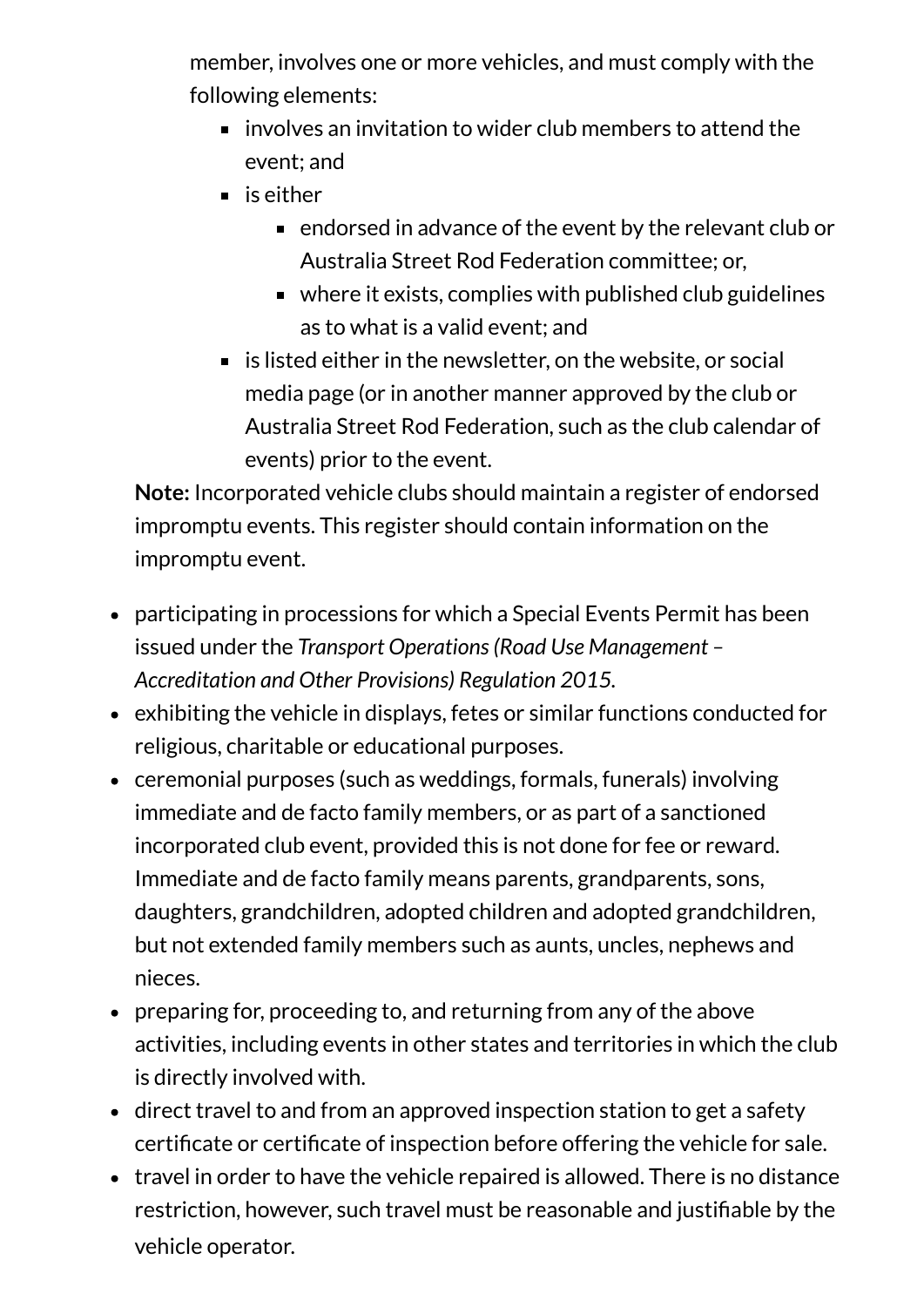$\bullet$  road testing within a 15km radius from the place where the vehicle is garaged or is being repaired. The purpose of the travel must be to road test the vehicle following repair or restoration, or for general vehicle maintenance and not for any other purpose. This does not include use as an everyday means of transport. A passenger may travel in your vehicle to assist with road testing—only if your vehicle can legally carry passengers.

Buses are permitted to carry non-fare paying passengers for journeys (joy-rides) from an event (for example, a fete) and return provided the length of the journey does not exceed 5km. Payment of any kind cannot be received for these journeys.

Heavy vehicles over 4.5t GVM are permitted to carry a load provided the loaded GVM or gross combination mass (GCM) does not exceed 50% of the maximum permitted mass for the vehicle configuration. This mass is based on the lesser of:

- Individual axle ratings
- Tyre manufacturer's limits
- Manufacturer's GVM or GCM
- Regulation mass limits.

If your special interest vehicle does not have permanent lighting, you must carry a removable lighting system with the vehicle at all times and use that system whenever lighting would normally be required. Carbide lights are acceptable where that type of light was originally fitted.

In this guide:

- Eligible vehicles [\(https://www.qld.gov.au/transport/registration/fees/concession/special](https://www.qld.gov.au/transport/registration/fees/concession/special-interest/eligible)interest/eligible) 1
- How to apply [\(https://www.qld.gov.au/transport/registration/fees/concession/special](https://www.qld.gov.au/transport/registration/fees/concession/special-interest/apply)interest/apply) 2

## **Conditions and [restrictions](https://www.qld.gov.au/transport/registration/fees/concession/special-interest/restrictions) 3**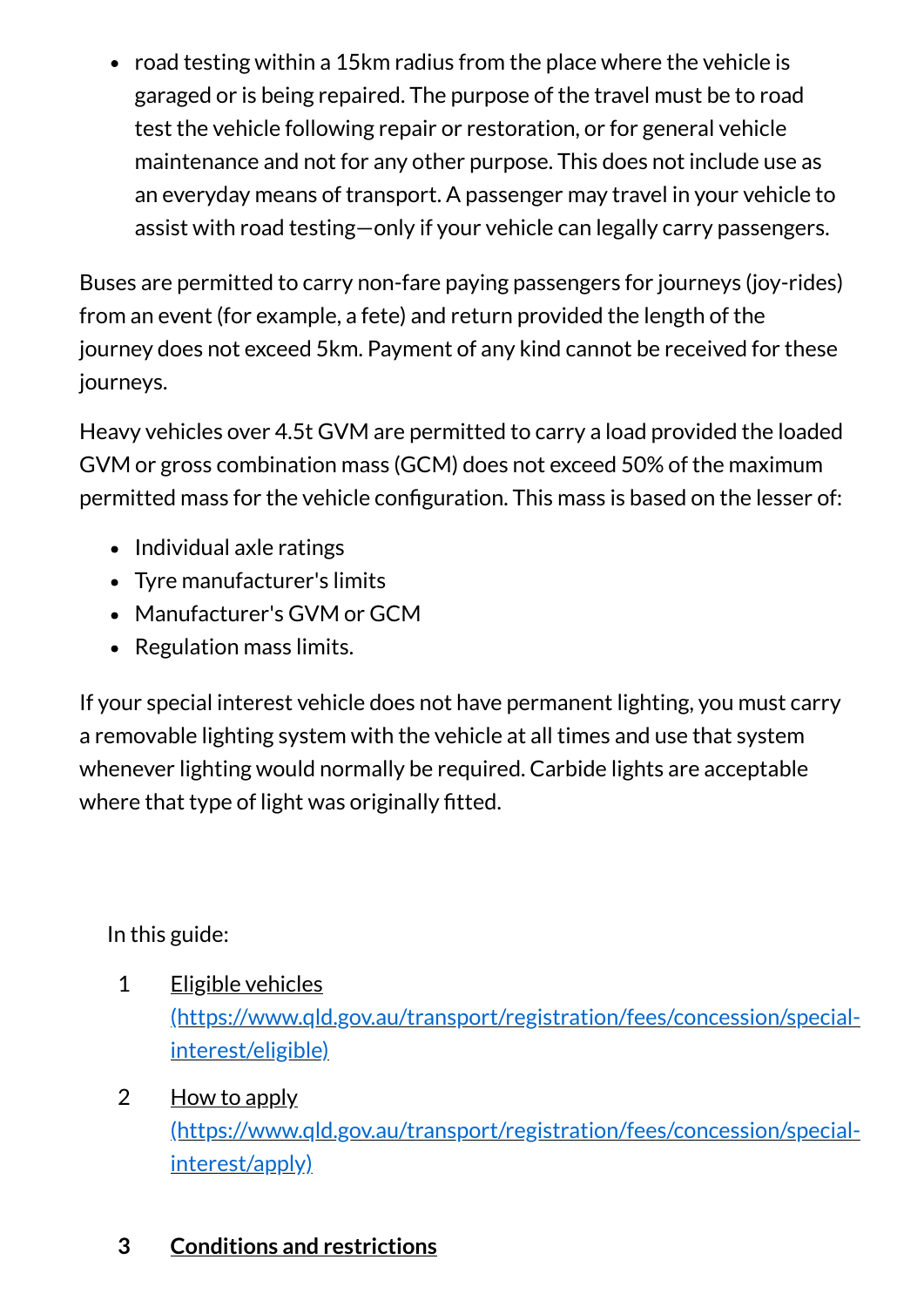**[\(https://www.qld.gov.au/transport/registration/fees/concession/special](https://www.qld.gov.au/transport/registration/fees/concession/special-interest/restrictions)interest/restrictions)**

- What to carry in your vehicle [\(https://www.qld.gov.au/transport/registration/fees/concession/special](https://www.qld.gov.au/transport/registration/fees/concession/special-interest/carry)interest/carry) 4
- **Penalties** [\(https://www.qld.gov.au/transport/registration/fees/concession/special](https://www.qld.gov.au/transport/registration/fees/concession/special-interest/penalties)interest/penalties) 5
- Change of address [\(https://www.qld.gov.au/transport/registration/fees/concession/special](https://www.qld.gov.au/transport/registration/fees/concession/special-interest/address)interest/address) 6
- Interstate recognition [\(https://www.qld.gov.au/transport/registration/fees/concession/special](https://www.qld.gov.au/transport/registration/fees/concession/special-interest/interstate)interest/interstate) 7
- Number plates [\(https://www.qld.gov.au/transport/registration/fees/concession/special](https://www.qld.gov.au/transport/registration/fees/concession/special-interest/plates)interest/plates) 8
	- Previous

 Print entire guide [\(https://www.qld.gov.au/\\_qgdesigns/content/guide](https://www.qld.gov.au/_qgdesigns/content/guide-printing?root=44821)printing?root=44821) [\(https://www.qld.gov.au/transport/registration/fees/concession/special](https://www.qld.gov.au/transport/registration/fees/concession/special-interest/apply)interest/apply) <sup>891</sup> https://www.qld.gov.au/transport/registration/fees/concession/special-

://www.thelestyla. registration/fees/concession/special-interest/carry )

**Last updated:** 20 February 2019

 $(cc)$  BY [\(//creativecommons.org/licenses/by/4.0/\)](https://creativecommons.org/licenses/by/4.0/)

**[Copyright \(https://www.qld.gov.au/legal/copyright\)](https://www.qld.gov.au/legal/copyright) [Disclaimer \(https://www.qld.gov.au/legal/disclaimer\)](https://www.qld.gov.au/legal/disclaimer) [Privacy \(https://www.qld.gov.au/legal/privacy\)](https://www.qld.gov.au/legal/privacy) [Right to information \(https://www.qld.gov.au/legal/right-to-information\)](https://www.qld.gov.au/legal/right-to-information) [Accessibility \(https://www.qld.gov.au/help/accessibility\)](https://www.qld.gov.au/help/accessibility)**